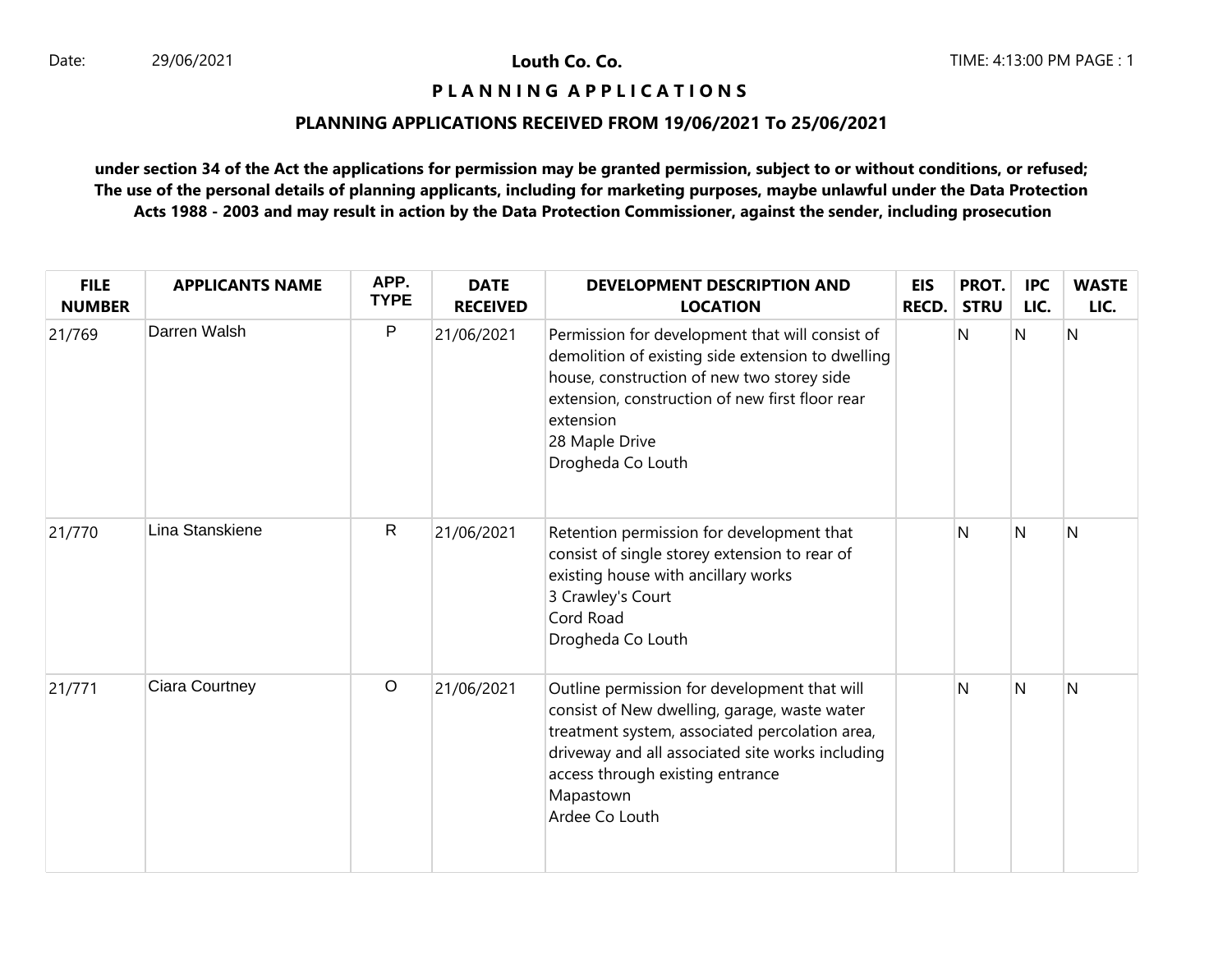## **P L A N N I N G A P P L I C A T I O N S**

# **PLANNING APPLICATIONS RECEIVED FROM 19/06/2021 To 25/06/2021**

| <b>FILE</b><br><b>NUMBER</b> | <b>APPLICANTS NAME</b>           | APP.<br><b>TYPE</b> | <b>DATE</b><br><b>RECEIVED</b> | <b>DEVELOPMENT DESCRIPTION AND</b><br><b>LOCATION</b>                                                                                                                                                                                                                                                                                                        | <b>EIS</b><br><b>RECD.</b> | PROT.<br><b>STRU</b> | <b>IPC</b><br>LIC. | <b>WASTE</b><br>LIC. |
|------------------------------|----------------------------------|---------------------|--------------------------------|--------------------------------------------------------------------------------------------------------------------------------------------------------------------------------------------------------------------------------------------------------------------------------------------------------------------------------------------------------------|----------------------------|----------------------|--------------------|----------------------|
| 21/772                       | Gary & Ruth Byrne                | P                   | 21/06/2021                     | Permission for development that will consist of<br>demolition of part existing single storey semi<br>detached dwelling house proposed alterations<br>and extension to side and rear of dwelling<br>house incorporating living accommodation at<br>first floor level together with associated site<br>works<br>8 Maryville Skibbolmore<br>Dunleer<br>Co Louth |                            | N                    | N                  | $\overline{N}$       |
| 21/773                       | Conor Halpenny & Molly<br>Gaynor | P                   | 22/06/2021                     | Permission for development that consists of one<br>dwellinghouse, waste water treatment system<br>and all associated site development works<br>Kilcroney<br>Readypenny Dundalk<br>Co Louth                                                                                                                                                                   |                            | N                    | <sup>N</sup>       | N                    |
| 21/774                       | Barry O Hare                     | $\circ$             | 22/06/2021                     | Outline Permission for development that will<br>consist of a dwelling house, Waste water<br>treatment system and associated site<br>development works<br>Lurgankeel Kilcurry<br>Dundalk Co Louth                                                                                                                                                             |                            | N                    | N                  | N                    |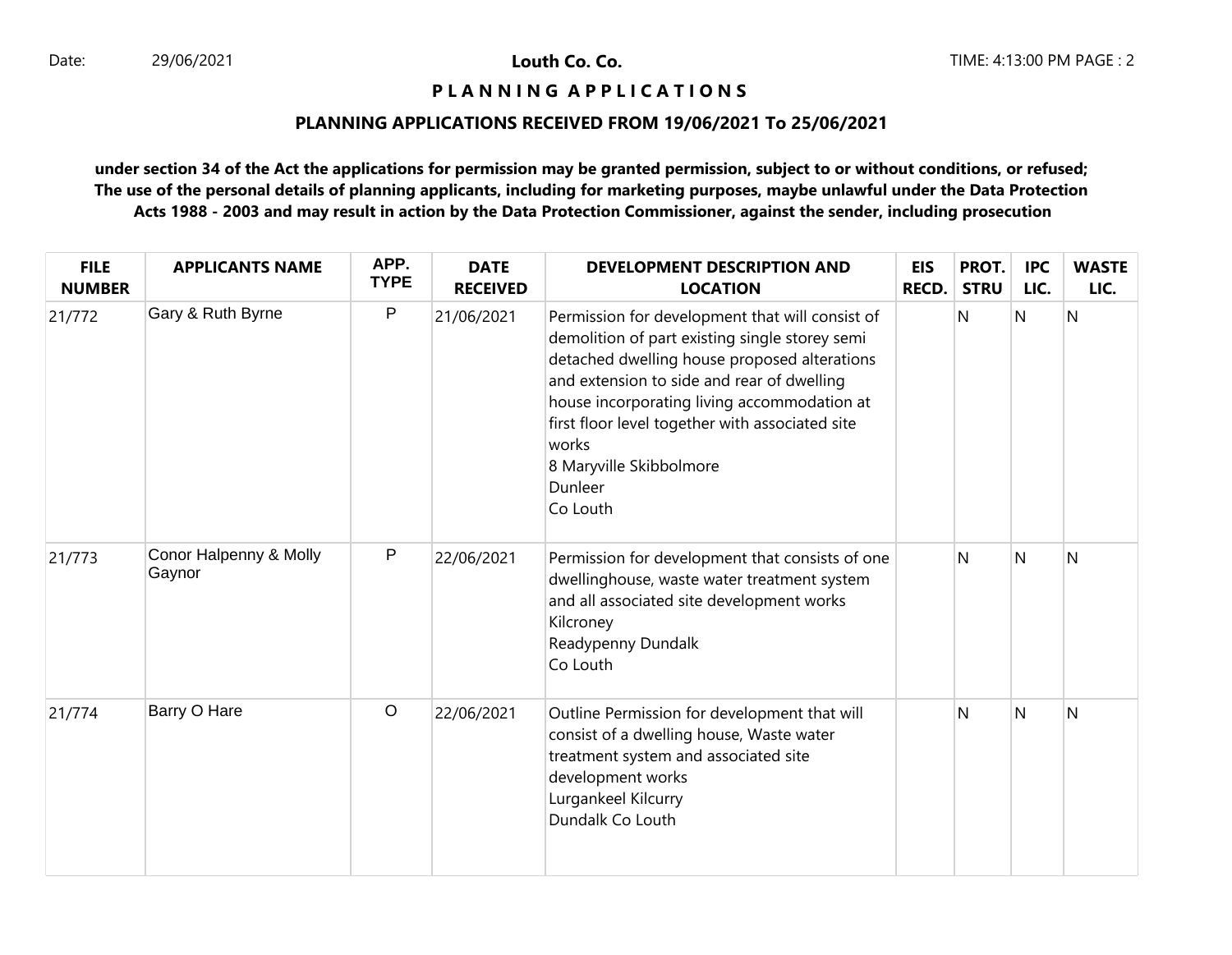## **P L A N N I N G A P P L I C A T I O N S**

# **PLANNING APPLICATIONS RECEIVED FROM 19/06/2021 To 25/06/2021**

| <b>FILE</b><br><b>NUMBER</b> | <b>APPLICANTS NAME</b>   | APP.<br><b>TYPE</b> | <b>DATE</b><br><b>RECEIVED</b> | <b>DEVELOPMENT DESCRIPTION AND</b><br><b>LOCATION</b>                                                                                                                                                                                                                                              | <b>EIS</b><br><b>RECD.</b> | PROT.<br><b>STRU</b> | <b>IPC</b><br>LIC. | <b>WASTE</b><br>LIC. |
|------------------------------|--------------------------|---------------------|--------------------------------|----------------------------------------------------------------------------------------------------------------------------------------------------------------------------------------------------------------------------------------------------------------------------------------------------|----------------------------|----------------------|--------------------|----------------------|
| 21/775                       | <b>Emmet Carvill</b>     | $\circ$             | 22/06/2021                     | Outline permission for development that will<br>consist of a dwelling house, waste water<br>treatment system and associated development<br>works<br>Rosmakay<br>Knockbridge<br>Co Louth                                                                                                            |                            | Ν                    | N                  | N                    |
| 21/776                       | Paul Murphy              | $\mathsf{R}$        | 22/06/2021                     | Retention Permission for development that<br>consists of retention of an attached domestic<br>garage to an existing dwelling house and<br>associated site development works<br>The Square<br>Blackrock<br>Co Louth                                                                                 |                            | N                    | <sup>N</sup>       | N                    |
| 21/777                       | Noel & Oonagh Litchfield | $\mathsf{R}$        | 22/06/2021                     | Retention permission & permission for<br>development that will consist of the retention of<br>an existing domestic garage. Permission for a<br>new waste water treatment system, revised site<br>boundaries and associated site development<br>works<br>Lurgankeel<br>Kilcurry<br>Dundalk Co Louth |                            | N                    | N                  | N                    |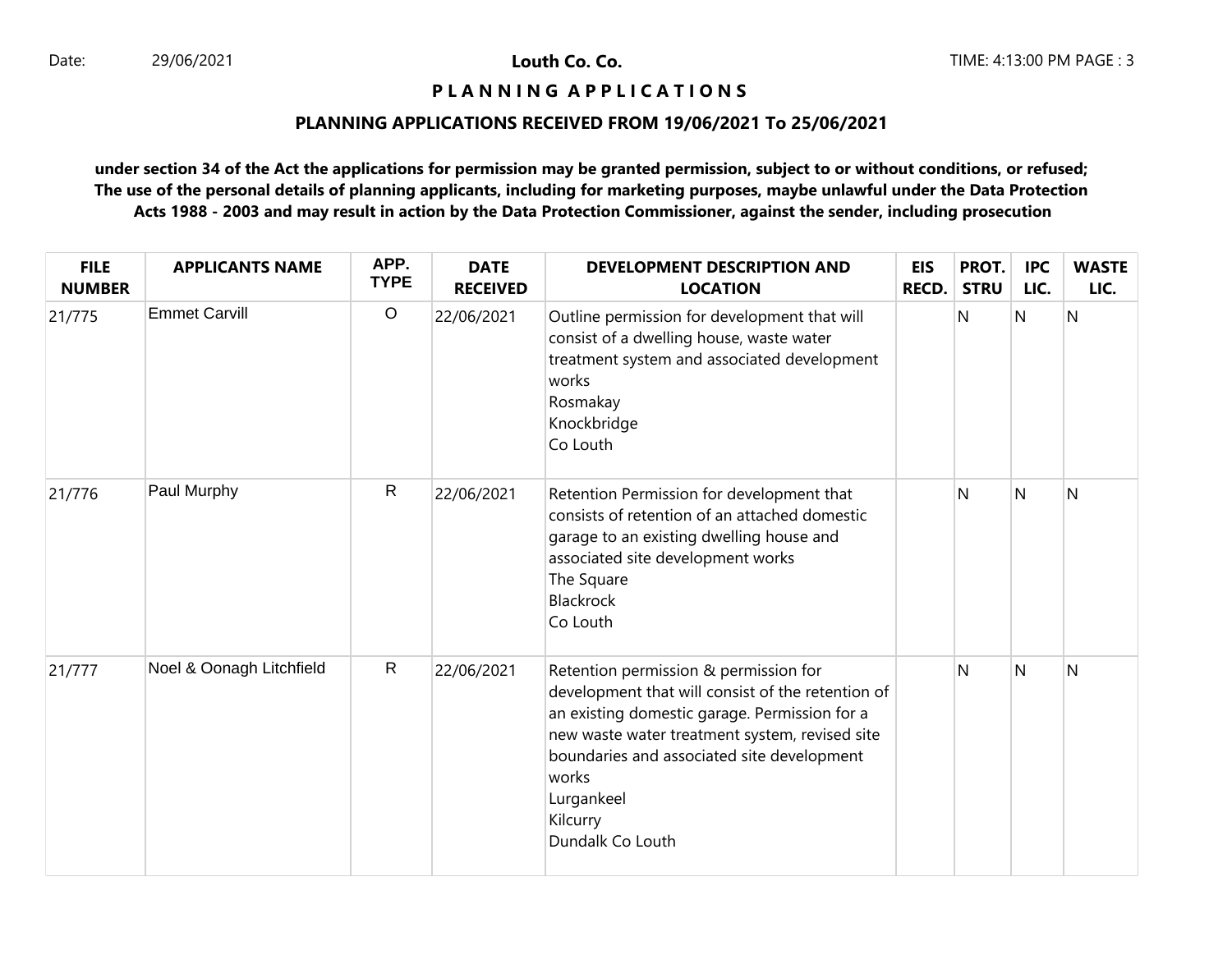## **P L A N N I N G A P P L I C A T I O N S**

# **PLANNING APPLICATIONS RECEIVED FROM 19/06/2021 To 25/06/2021**

| <b>FILE</b><br><b>NUMBER</b> | <b>APPLICANTS NAME</b>   | APP.<br><b>TYPE</b> | <b>DATE</b><br><b>RECEIVED</b> | <b>DEVELOPMENT DESCRIPTION AND</b><br><b>LOCATION</b>                                                                                                                                                                                                                                                                        | <b>EIS</b><br><b>RECD.</b> | PROT.<br><b>STRU</b> | <b>IPC</b><br>LIC. | <b>WASTE</b><br>LIC. |
|------------------------------|--------------------------|---------------------|--------------------------------|------------------------------------------------------------------------------------------------------------------------------------------------------------------------------------------------------------------------------------------------------------------------------------------------------------------------------|----------------------------|----------------------|--------------------|----------------------|
| 21/778                       | Loy Patrick Mc Parland   | P                   | 22/06/2021                     | Permission for development that will consist of<br>a sunroom extension to the side of existing<br>dwelling house<br>Inagh Rockmarshall<br>Jenkinstown<br>Dundalk Co Louth                                                                                                                                                    |                            | N                    | N                  | N                    |
| 21/779                       | <b>MWAC Property Ltd</b> | P                   | 22/06/2021                     | Permission for development that will consist of<br>change of front elevation to include new porch.<br>Alterations to include: Other elevation changes,<br>internal modification and demolition of existing<br>rear porch and all associated site development<br>works<br>Rampark<br>Jenkinstown Dundalk<br>Co Louth A91 CD86 |                            | N                    | N                  | N                    |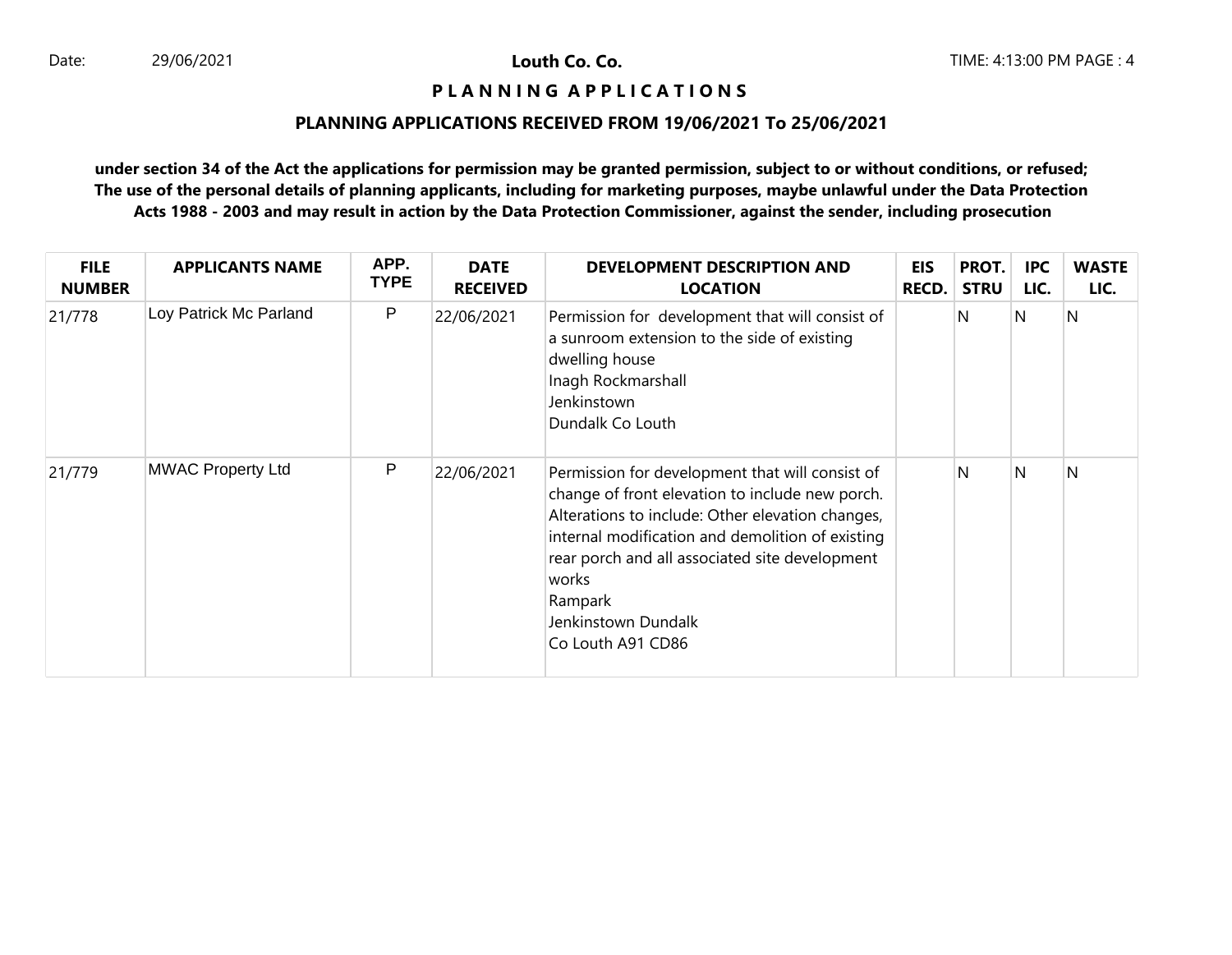#### **P L A N N I N G A P P L I C A T I O N S**

# **PLANNING APPLICATIONS RECEIVED FROM 19/06/2021 To 25/06/2021**

| <b>FILE</b><br><b>NUMBER</b> | <b>APPLICANTS NAME</b> | APP.<br><b>TYPE</b> | <b>DATE</b><br><b>RECEIVED</b> | DEVELOPMENT DESCRIPTION AND<br><b>LOCATION</b>                                                                                                                                                                                                                                                                                                                                                                                              | <b>EIS</b><br><b>RECD.</b> | PROT.<br><b>STRU</b> | <b>IPC</b><br>LIC. | <b>WASTE</b><br>LIC. |
|------------------------------|------------------------|---------------------|--------------------------------|---------------------------------------------------------------------------------------------------------------------------------------------------------------------------------------------------------------------------------------------------------------------------------------------------------------------------------------------------------------------------------------------------------------------------------------------|----------------------------|----------------------|--------------------|----------------------|
| 21/780                       | Paul & Ashling Tierney | $\mathsf{P}$        | 23/06/2021                     | Permission for development that will consist of<br>permission to demolish an existing single storey<br>extension and replace with a two storey<br>extension to the rear of existing two storey<br>dwelling. Permission to construct a single storey<br>extension to the sides and rear of existing<br>dwelling also, resulting in elevational changes<br>and all associated site development works and<br>services<br>Drumgowna<br>Co Louth |                            | N                    | N                  | $\overline{N}$       |
| 21/781                       | John & Lucy Robinson   | $\mathsf{P}$        | 23/06/2021                     | Permission for development that will consist of<br>Demolishing existing house, construct a<br>replacement house including revised site<br>boundaries and all associated site works<br>Haynestown<br>Dundalk<br>Co Louth                                                                                                                                                                                                                     |                            | N                    | N                  | N                    |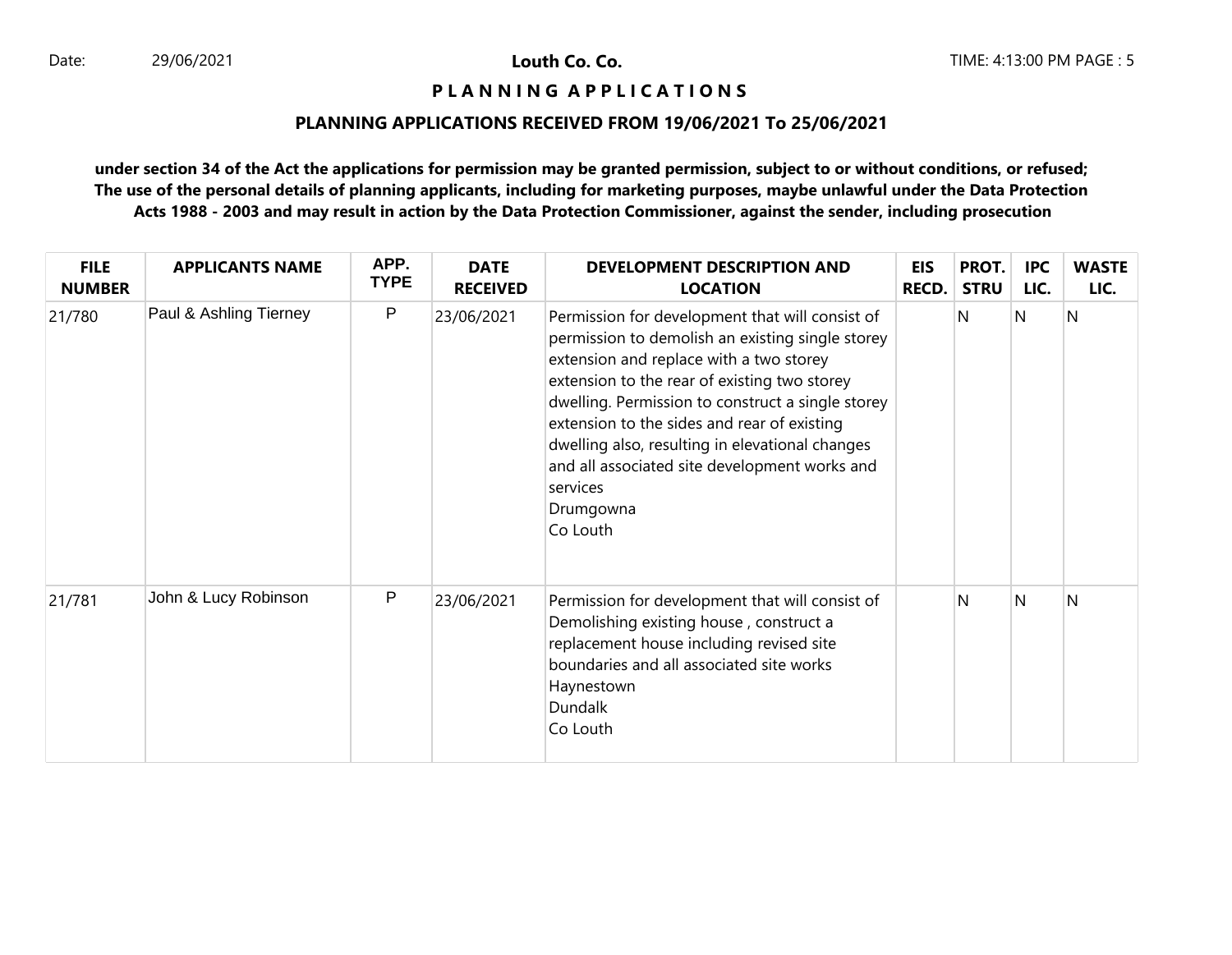## **P L A N N I N G A P P L I C A T I O N S**

# **PLANNING APPLICATIONS RECEIVED FROM 19/06/2021 To 25/06/2021**

| <b>FILE</b><br><b>NUMBER</b> | <b>APPLICANTS NAME</b> | APP.<br><b>TYPE</b> | <b>DATE</b><br><b>RECEIVED</b> | <b>DEVELOPMENT DESCRIPTION AND</b><br><b>LOCATION</b>                                                                                                                                                                                                                                                            | <b>EIS</b><br>RECD. | PROT.<br><b>STRU</b> | <b>IPC</b><br>LIC. | <b>WASTE</b><br>LIC. |
|------------------------------|------------------------|---------------------|--------------------------------|------------------------------------------------------------------------------------------------------------------------------------------------------------------------------------------------------------------------------------------------------------------------------------------------------------------|---------------------|----------------------|--------------------|----------------------|
| 21/782                       | Sandra McCartney       | P                   | 23/06/2021                     | Permission for development that will consist of<br>front porch and side extension to existing<br>dwelling including internal and external<br>alterations to existing house and all associated.<br>Dromin<br>Dunleer<br>Co Louth                                                                                  |                     | Ν                    | N                  | N                    |
| 21/783                       | <b>JEMCB Ltd</b>       | $\mathsf{P}$        | 23/06/2021                     | Permission for development that will consist of<br>the completion of 34 units comprising 22no. 3<br>bedroom terrace, 4no. 2 bedroom terrace, 4no.<br>1 bedroom apartments and 4 no. 3 bedroom<br>duplex's and all associates site development and<br>drainage works<br>Close Emer<br>Saltown<br>Dundlak Co Louth |                     | N                    | <sup>N</sup>       | N                    |
| 21/784                       | Keith Durnin           | P                   | 24/06/2021                     | Permission for development that will consist the<br>construction of a two storey dwelling house, a<br>single storey domestic garage, waste water<br>treatment system and for associated siteworks<br>Richardstown<br>Ardee Co Louth                                                                              |                     | N                    | N                  | N                    |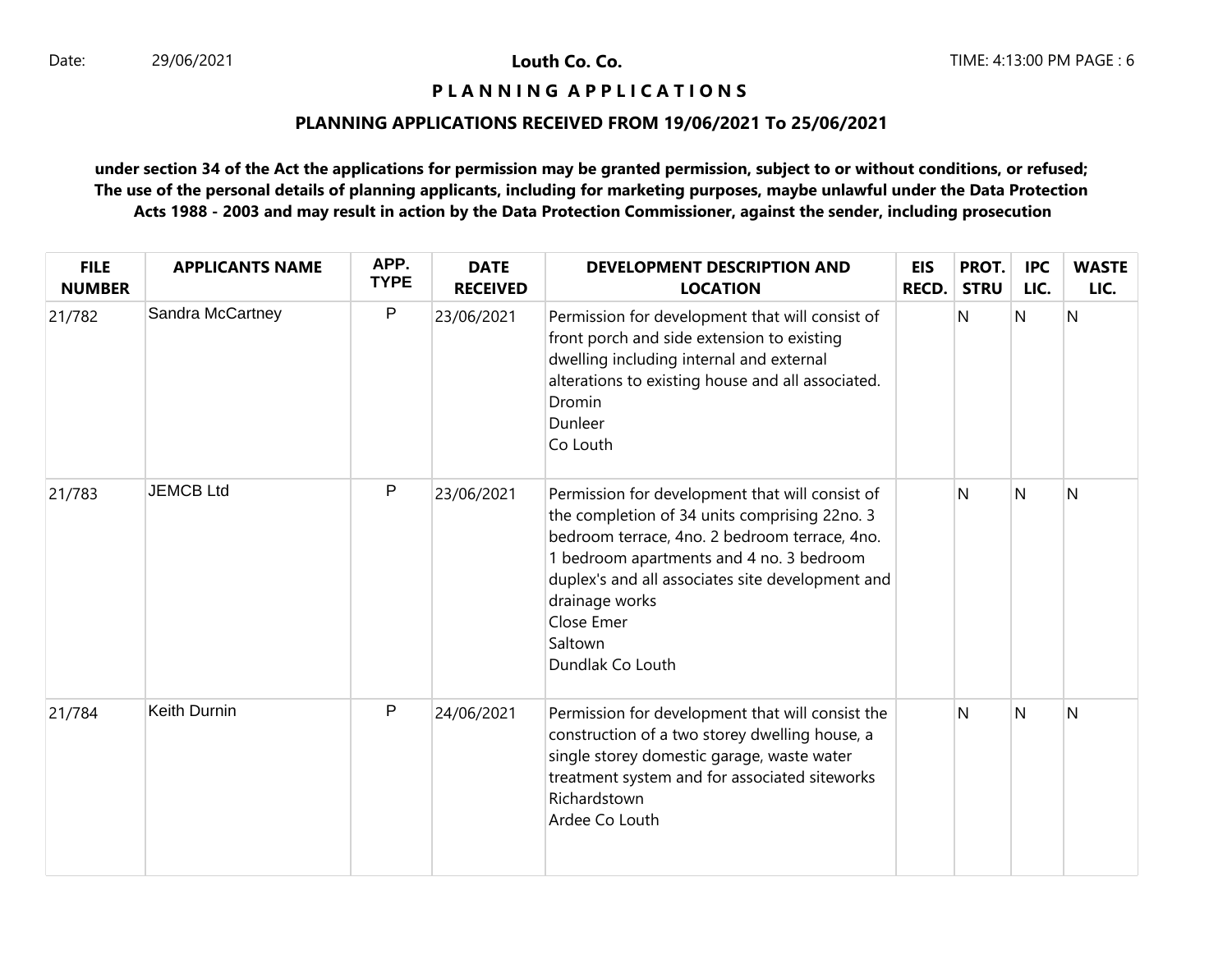## **P L A N N I N G A P P L I C A T I O N S**

# **PLANNING APPLICATIONS RECEIVED FROM 19/06/2021 To 25/06/2021**

| <b>FILE</b><br><b>NUMBER</b> | <b>APPLICANTS NAME</b>      | APP.<br><b>TYPE</b> | <b>DATE</b><br><b>RECEIVED</b> | <b>DEVELOPMENT DESCRIPTION AND</b><br><b>LOCATION</b>                                                                                                                                                                                                                                                                     | <b>EIS</b><br><b>RECD.</b> | PROT.<br><b>STRU</b> | <b>IPC</b><br>LIC. | <b>WASTE</b><br>LIC. |
|------------------------------|-----------------------------|---------------------|--------------------------------|---------------------------------------------------------------------------------------------------------------------------------------------------------------------------------------------------------------------------------------------------------------------------------------------------------------------------|----------------------------|----------------------|--------------------|----------------------|
| 21/785                       | Martin Brennan              | $\circ$             | 24/06/2021                     | Outline permission for a single storey/ dormer<br>type dwelling house and detached domestic<br>garage and wastewater treatment plant and<br>polishing filter and new vehicular entrance onto<br>public road and all associated site works<br>Milltown<br>Dromiskin<br>Dundlak Co Louth                                    |                            | N                    | N                  | N                    |
| 21/786                       | Colm Duff                   | P                   | 24/06/2021                     | Permission for development will consist of the<br>demolition of an existing single storey dwelling<br>and the construction of 4no. 2 storey 3&4 Bed<br>terraced dwelling with all connections to public<br>services and all associated site works<br><b>Richard Taaffes Holdings</b><br>Louth Village<br>Dundalk Co Louth |                            | N                    | N                  | N                    |
| 21/787                       | <b>Anord Mardix Limited</b> | $\mathsf{R}$        | 24/06/2021                     | Retention permission for development that<br>consists of the unauthorized construction of two<br>separate mezzanine floors and elevational<br>changes<br>Tanola House<br>Coes Road Industrial Estate<br>Coes Road Dundalk Co Louth A91 TP98                                                                               |                            | N                    | N                  | N                    |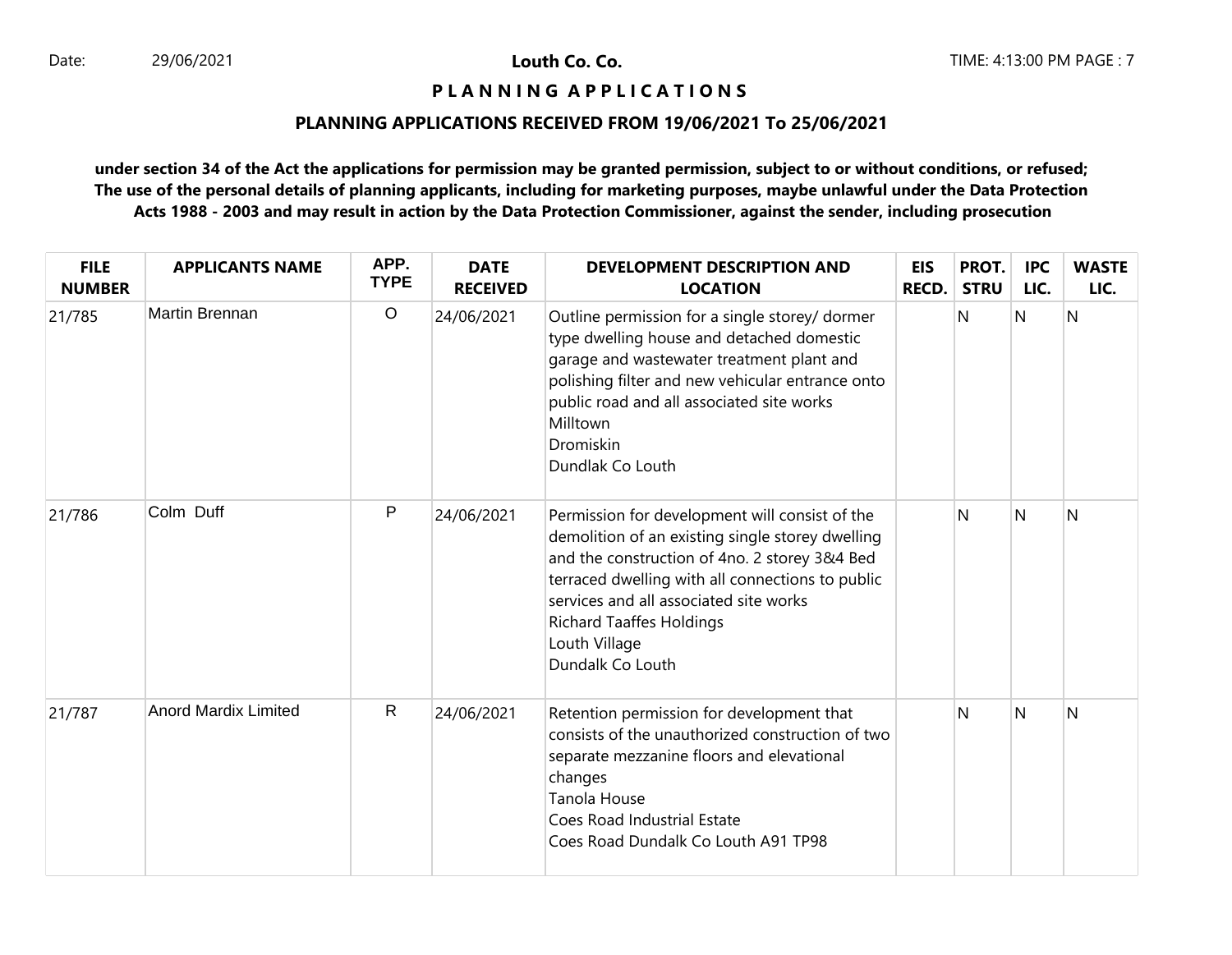## **P L A N N I N G A P P L I C A T I O N S**

# **PLANNING APPLICATIONS RECEIVED FROM 19/06/2021 To 25/06/2021**

| <b>FILE</b><br><b>NUMBER</b> | <b>APPLICANTS NAME</b> | APP.<br><b>TYPE</b> | <b>DATE</b><br><b>RECEIVED</b> | <b>DEVELOPMENT DESCRIPTION AND</b><br><b>LOCATION</b>                                                                                                                                                                                    | <b>EIS</b><br><b>RECD.</b> | PROT.<br><b>STRU</b> | <b>IPC</b><br>LIC. | <b>WASTE</b><br>LIC. |
|------------------------------|------------------------|---------------------|--------------------------------|------------------------------------------------------------------------------------------------------------------------------------------------------------------------------------------------------------------------------------------|----------------------------|----------------------|--------------------|----------------------|
| 21/788                       | Peter Dullaghan        | P                   | 25/06/2021                     | Permission for development the will consist of a<br>new single storey "Log Cabin" style structure to<br>operate as a hair salon and located at rear of<br>existing 2-storey House<br>5 Hazelwood Avenue<br>Bayestate<br>Dundalk Co Louth |                            | N                    | N                  | N                    |
| 21/789                       | <b>Edward Boyd</b>     | $\mathsf{P}$        | 25/06/2021                     | Permission for development that will consist of<br>the construction of split level house, waste water<br>treatment unit and associated site works<br>Ballyonan<br>Omeath<br>Co Louth                                                     |                            | N                    | N                  | N                    |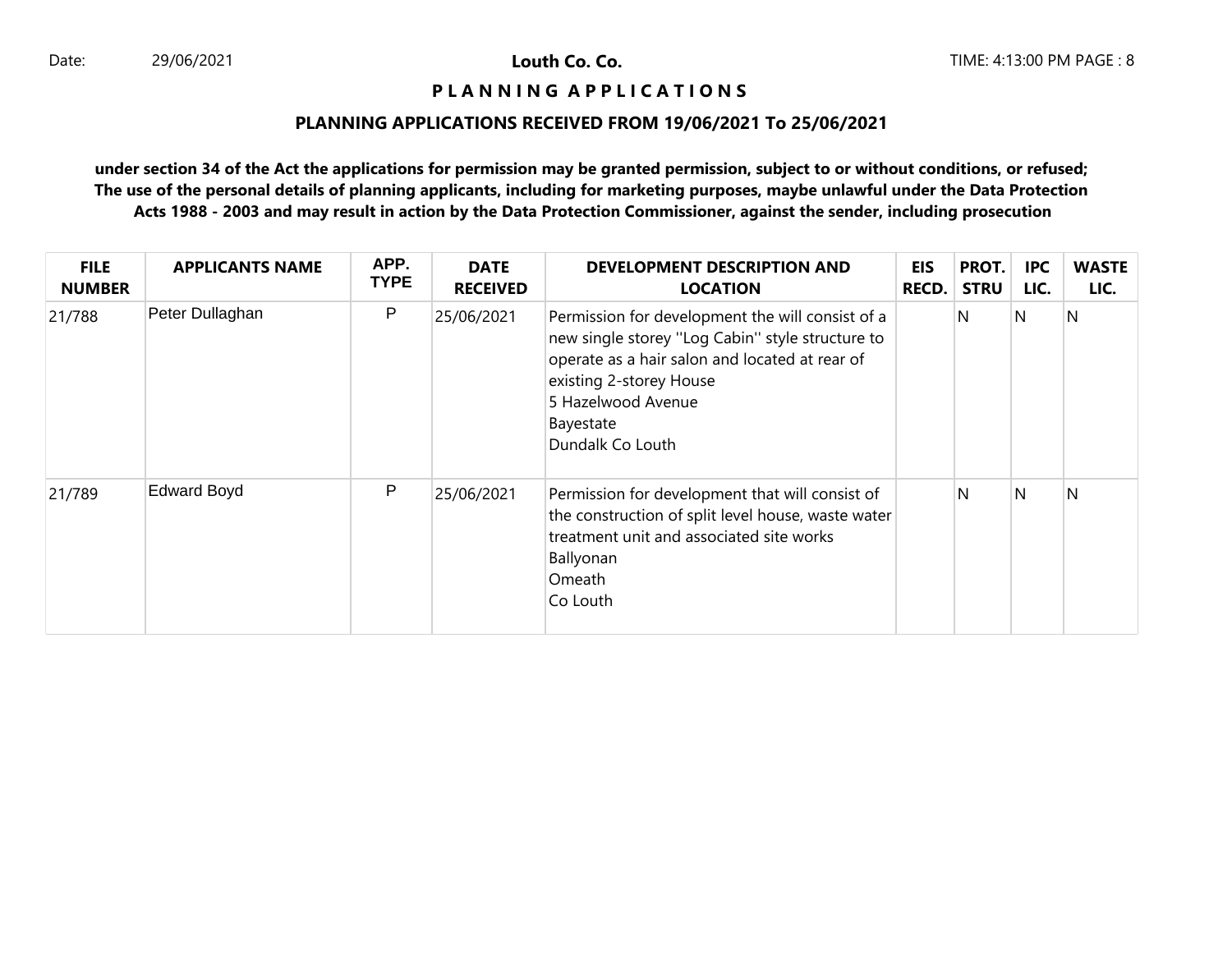## **P L A N N I N G A P P L I C A T I O N S**

# **PLANNING APPLICATIONS RECEIVED FROM 19/06/2021 To 25/06/2021**

| <b>FILE</b><br><b>NUMBER</b> | <b>APPLICANTS NAME</b>          | APP.<br><b>TYPE</b> | <b>DATE</b><br><b>RECEIVED</b> | <b>DEVELOPMENT DESCRIPTION AND</b><br><b>LOCATION</b>                                                                                                                                                                                                                                                                                                                                                                                                                                                                                                                                                                                                                                      | EIS<br><b>RECD.</b> | PROT.<br><b>STRU</b> | <b>IPC</b><br>LIC. | <b>WASTE</b><br>LIC. |
|------------------------------|---------------------------------|---------------------|--------------------------------|--------------------------------------------------------------------------------------------------------------------------------------------------------------------------------------------------------------------------------------------------------------------------------------------------------------------------------------------------------------------------------------------------------------------------------------------------------------------------------------------------------------------------------------------------------------------------------------------------------------------------------------------------------------------------------------------|---------------------|----------------------|--------------------|----------------------|
| 21/790                       | <b>Turnwood Accessories Ltd</b> | $\mathsf{R}$        | 25/06/2021                     | Retention permission for development that<br>consists of retention sought for elevational<br>alterations to existing two storey extension from<br>that previously granted under planning<br>permission 001585. Retention is also sought for<br>existing Lean-to single storey side extension to<br>industrial unit accommodating canteen and<br>extended factory floor area. Permission is<br>sought for construction of single storey for<br>construction of rear extension to existing<br>industrial unit providing extended factory floor<br>area (total floor area of 115.00msq) and all<br>associated site development works<br>Unit 1 Tinure Industrial Estate<br>Tinure<br>Co Louth |                     | N                    | N                  | N                    |
| 21/791                       | Milena Dimitrova                | P                   | 25/06/2021                     | Permission for the construction of a new 3<br>bedroom detached dwelling house, utility<br>connections and all associated site works<br>Dromiskin<br>Dundalk<br>Co Louth                                                                                                                                                                                                                                                                                                                                                                                                                                                                                                                    |                     | N                    | N                  | N                    |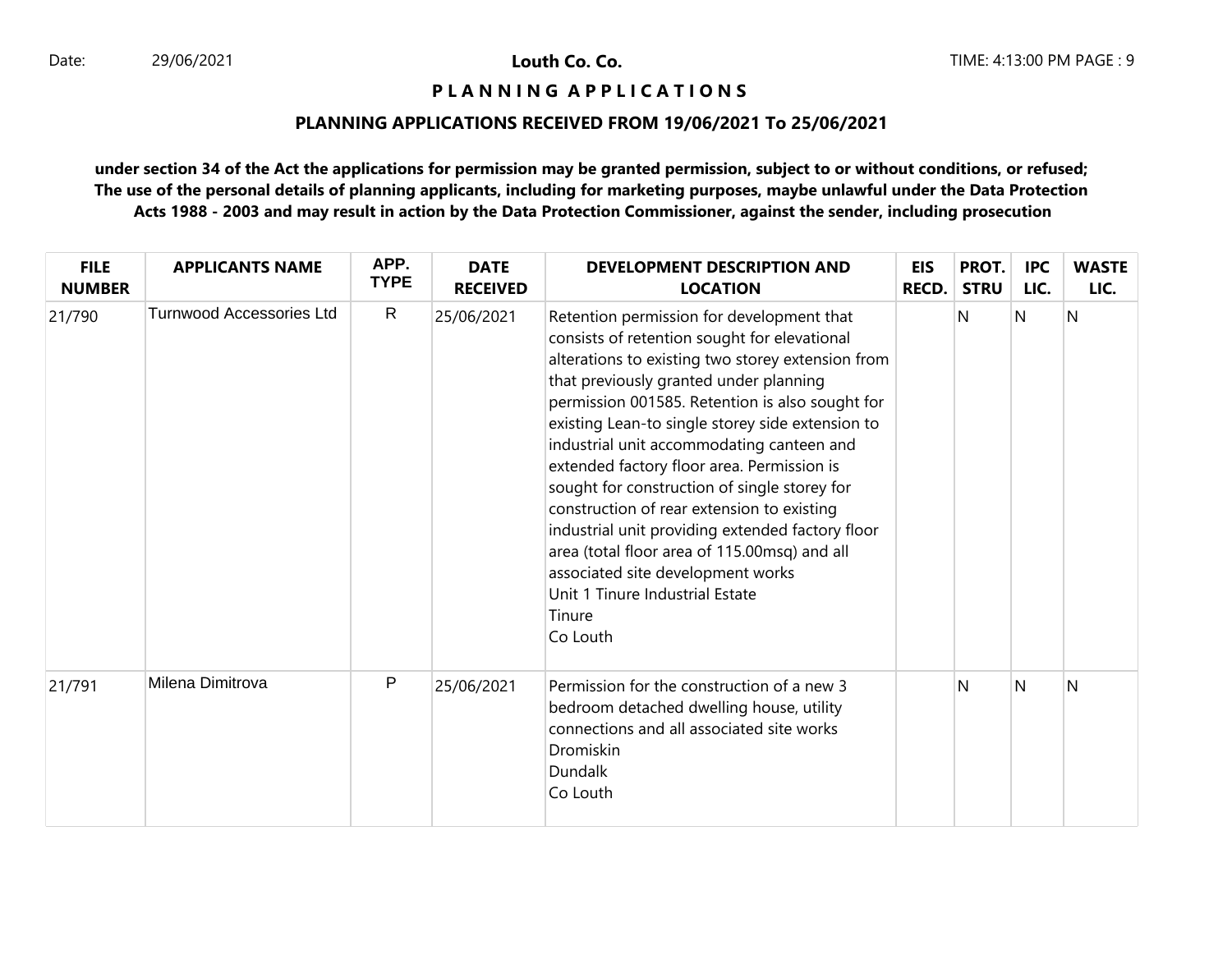## **P L A N N I N G A P P L I C A T I O N S**

## **PLANNING APPLICATIONS RECEIVED FROM 19/06/2021 To 25/06/2021**

| <b>FILE</b><br><b>NUMBER</b> | <b>APPLICANTS NAME</b>   | APP.<br><b>TYPE</b> | <b>DATE</b><br><b>RECEIVED</b> | <b>DEVELOPMENT DESCRIPTION AND</b><br><b>LOCATION</b>                                                                                                                                                                                                                                                                                                                                                                        | <b>EIS</b><br><b>RECD.</b> | PROT.<br><b>STRU</b> | <b>IPC</b><br>LIC.      | <b>WASTE</b><br>LIC. |
|------------------------------|--------------------------|---------------------|--------------------------------|------------------------------------------------------------------------------------------------------------------------------------------------------------------------------------------------------------------------------------------------------------------------------------------------------------------------------------------------------------------------------------------------------------------------------|----------------------------|----------------------|-------------------------|----------------------|
| 21/792                       | <b>Newtown Blues GFC</b> | P                   | 25/06/2021                     | Permission for the construction of a proposed<br>all weather football facility circa 1,500 square<br>metres in area (28m wide by 53m long). The<br>facility will also include a 6.5m high concrete<br>'ball wall' to the northern end of the proposed<br>facility, flood lighting, surrounding c.6.5m high<br>wire fencing and associated ancillary services<br>Newtown Blues GFC<br>Termonfeckin Road<br>Drogheda, Co Louth |                            | N                    | N                       | $\overline{N}$       |
| 21/793                       | Sean & Delight Kellett   | $\circ$             | 25/06/2021                     | Outline Permission for development that will<br>consist of a new split level dwelling house,<br>septic tank and percolation area and all<br>associated site works<br>Annaghanmoney<br>Louth Co Louth                                                                                                                                                                                                                         |                            | N                    | N                       | N                    |
| 21/794                       | Aoife Durnin             | P                   | 25/06/2021                     | Permission for development that will consist of<br>Dwellinghouse, Detached domestic garage,<br>septic tank and percolation area and all<br>associated site works<br>Artnalevery<br>Ardee Co Louth                                                                                                                                                                                                                            |                            | N                    | $\overline{\mathsf{N}}$ | N                    |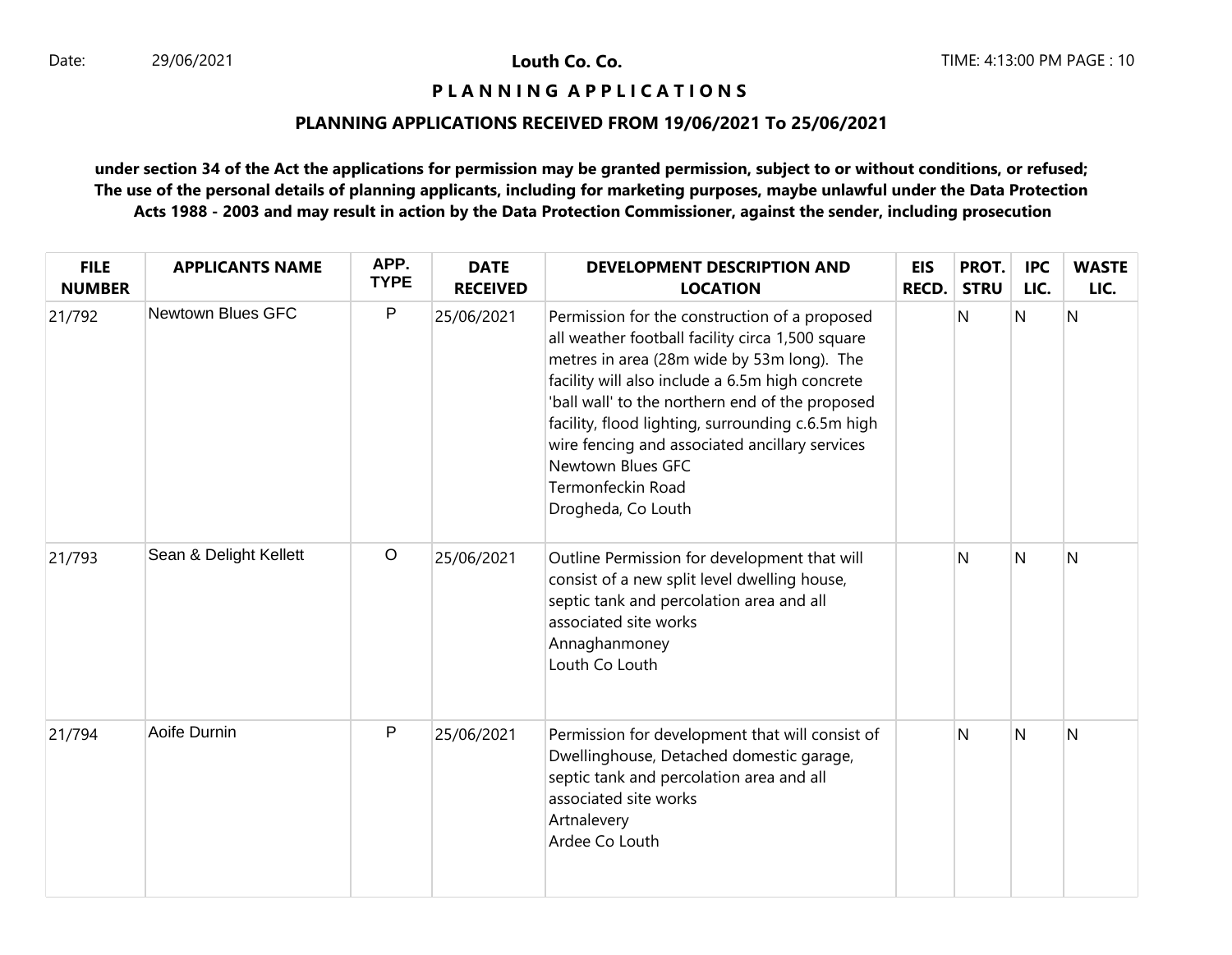# **P L A N N I N G A P P L I C A T I O N S**

# **PLANNING APPLICATIONS RECEIVED FROM 19/06/2021 To 25/06/2021**

| <b>FILE</b><br><b>NUMBER</b> | <b>APPLICANTS NAME</b>      | APP.<br><b>TYPE</b> | <b>DATE</b><br><b>RECEIVED</b> | DEVELOPMENT DESCRIPTION AND<br><b>LOCATION</b>                                                                                                                                                                                                                 | <b>EIS</b><br><b>RECD.</b> | PROT.<br><b>STRU</b> | <b>IPC</b><br>LIC. | <b>WASTE</b><br>LIC. |
|------------------------------|-----------------------------|---------------------|--------------------------------|----------------------------------------------------------------------------------------------------------------------------------------------------------------------------------------------------------------------------------------------------------------|----------------------------|----------------------|--------------------|----------------------|
| 21/795                       | Frank & Eileen Gernon       | $\mathsf{R}$        | 25/06/2021                     | Retention permission for development that<br>consists of the retention of existing entrance<br>gates and piers together with works increasing<br>the height of the existing site boundary wall<br><b>Chapel Pass</b><br>Rock Road<br><b>Blackrock Co Louth</b> |                            | N                    | N                  | N                    |
| 21/796                       | Mairead Cunningham          | $\mathsf{R}$        | 25/06/2021                     | Retention permission for development that will<br>consist of retention of change-of-use of existing<br>dwelling house to Air B&B<br>Loughantarve<br>Knockbridge<br>Co Louth                                                                                    |                            | N                    | N                  | N                    |
| 21/797                       | <b>Marval Power Limited</b> | $\mathsf{P}$        | 25/06/2021                     | Permission for a rooftop solar photovoltaic<br>installation on the existing roof<br>Seafood Processors Ltd. t/a Morgans Fine Fish<br>Ardaghy<br>Omeath, Co Louth                                                                                               |                            | N                    | N                  | N                    |